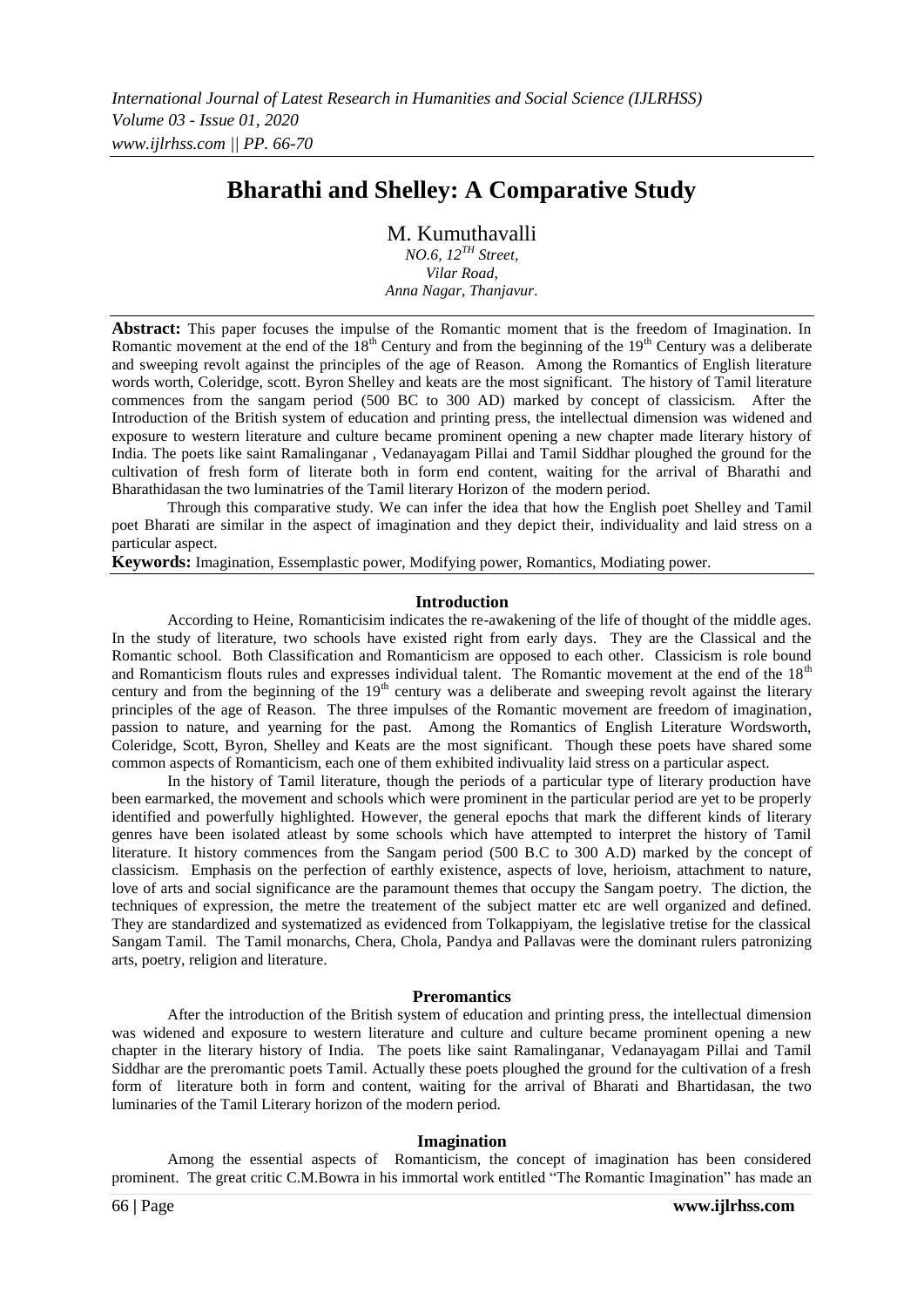## *International Journal of Latest Research in Humanities and Social Science (IJLRHSS)*

## *Volume 03 - Issue 01, 2020*

### *www.ijlrhss.com || PP. 66-70*

intensive study on the new concept of imagination that occupies a central place in the formation of romantic literature. To the classical mind poetry is memeticart, and imitation of the external reality, whereas to the Romantic it is a creative art, an art of creating new heaven and earth. This emphasis on creation compels the romantic to consider imagination as the alpha and omega of poetical composition and a divide power which enables them to look into the heart of things.

#### **Imagination and the British Romantics**

Blake"s explanations of imagination are highly mystical and charmingly eloquent. To him imagination is the very source of spiritual energy, he cannot but believe that when he exercises it, he in some way partakes the activity. Blake said "The world of imagination is the world of entering. It is the divine bossom into which one shall go after death. Coleridge the greatest of the English Romantics and Critic, has analysed quite completely the Romantic theory of Imagination. Imagination is the creative faculty by which man brings something new into the world, something which was never there before. The creative imagination Coleridge says, is essentially vital……It is mind that creates value in meaning.

Coleridge has differentiated fancy and imganation as "fancy" is an associative process, whereas imagination is a creative one.

Like Coleridge Wordsworth also considers imagination to be a creative faculty and the romantics believe with Wordsworth that imagination is the only faculty which enables one to see into the life and heart of things.

## **Imagination and Tamil poetics**

In Tamil classical poet imagination is not dealt with separately as a vital part of poetical composition. It was "Anivakai Ilakkenam" a later grammatical treatise that speaks elaborately about poetic imagination. The creative imagination came to be considered to be a divine pears and basic element of literary composition only after the end of the 19<sup>th</sup> Century in Indian literature. In a poem entitled "Kavitai", Kavimani Desika Vinayagam Pillai discusses at length the function of creative imagination. Yet, it was Bharati who gave a more systematic and concrete theoretical basis to his other Indian counter parts. In this theory of imagination Bharati shares many similar ides with Black, Shelley Keats and Coleridge.

#### **Shelley and Imagination**

In defence of poets imagination is a principle of synthesis as against reason which is a principle of analysis. Coleridge has called imagination as the agent of the reason. But to Shelley reason is to imagination as the instrument to the agent, as the body to spirit, as the shadow to substance. According to him imagination is "love drawing to the vast sea of beauty" and as identification of ourselves with the beautiful which exists in thought, action or person, not our own; an enlarger of the heart and purifier of the will. Shelley obviously makes imagination an aspect of love.

#### **Bharati and imagination**

Bharati has not written any separate book like if Shelly to explain his literay theories. The scattered references made about imagination in his poems and prose works help to bring together his ideas about imagination. Bharati's concept of imagination is highly influenced by Sri Aurobindo, Keats and Coleridge and then by Shelly. Bharati accepted both subjective and objective imaginations of Sri Aurobind. Like the English Romantic poets Bharati also considers imagination to be a divine power. He believes that creative imagination can lift the poet to some divine heights during compositions.

According to Bharati imagination may be the recollection of the past events Bharati"s translation "The Town lets pretend" by John Scar under Tamil little "Karpanaiyur" is a perfect example. In its preface he has said that the "imaginary city" is nothing but a recollection of the bliss of the childhood.

## **The powers of imagination**

Romantic poetry speaks about three important powers of imagination namely,

- 1. The Essemplastic power
- 2. The modifying power
- 3. The mediating power

All these powers can be seen at work in the poems of Shelly and Bharati.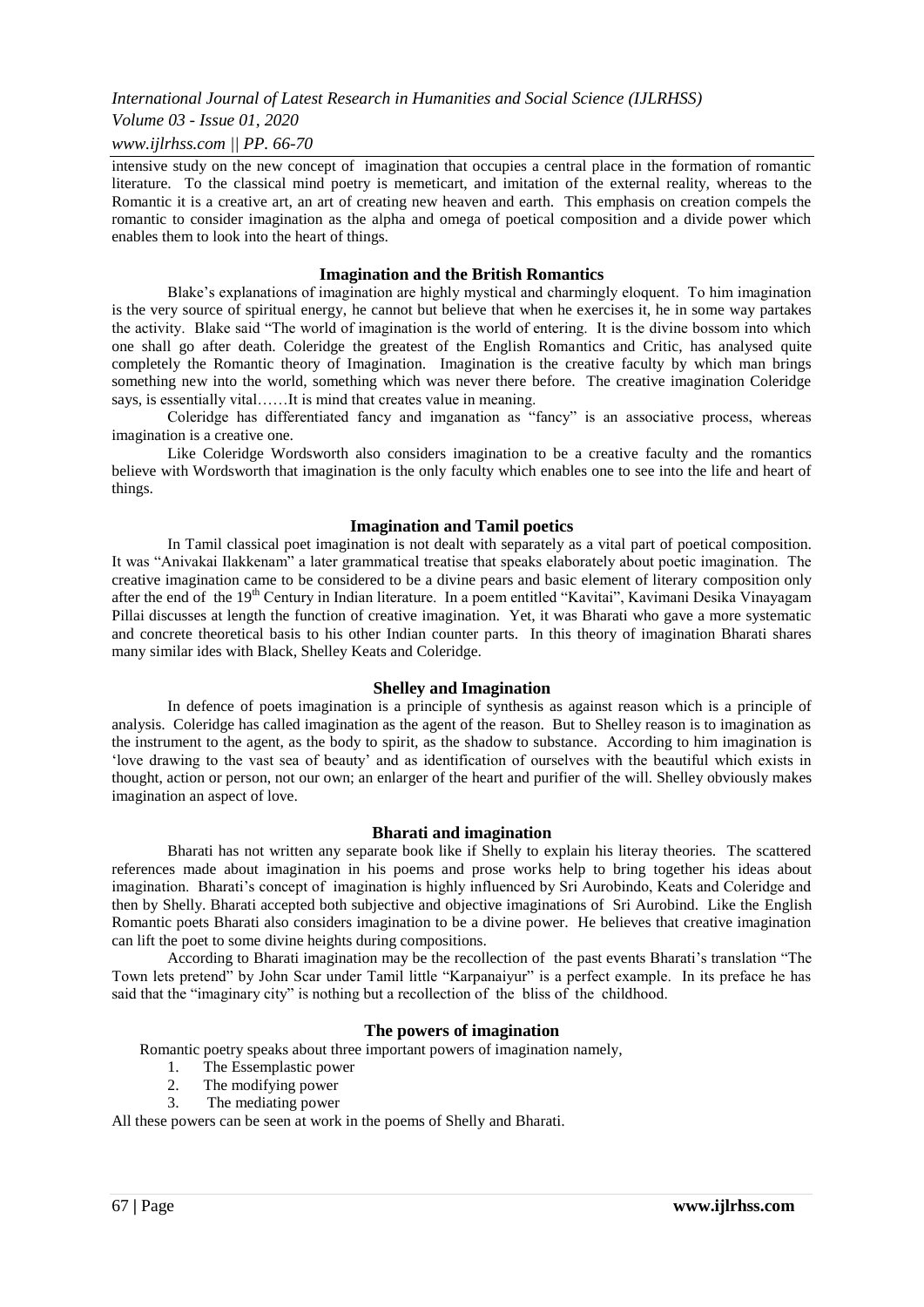*International Journal of Latest Research in Humanities and Social Science (IJLRHSS) Volume 03 - Issue 01, 2020 www.ijlrhss.com || PP. 66-70*

## **The Essemplastic power**

The phrase "Essemplastic power" was coined by Coleridge and used by him in the sense of moulding into a unity and unifying. This unifying quality of creative imagination is called by Shelley. "The power of association." Since imagination discerns "the similitude of things." Shelley has again called it as "the principle of synthesis." Through its central unifying force, the imagination of the romantic poet was to embrace every facet of human life shaping and transforming it into a harmonious beautiful entity. In the famous deistinction between fancy and imagination Coleridge considers the latter to be the supreme integrating force, a living creative power. Its function is against the lifeless mechanism of fancy which merely resembles fixities.

The Essemplastic power of creative imagination can be seen in the poetical works of Bharati and Shelley in places where they combine different images and bring wonderful aesthetic affects. This act of unifying diverse things and finding a common link in them can be viewed as a typical romantic attitude which can be seen not only in the poetical composition of the romantics but also in their social deals too. This has also compelled them to sing of social quality, national integration and cosmic and spiritual oneness. Plato's concept of the "world soul" and the advaitic doctrines of India serve as the basis for the growth of such social ideas in the romantic poems of East and West respectively.

The Essemplastic power of imagination can be seen in Shelley"s poems like Ode to Skylark and Bharati's poems like "Kuyil Pattu" and "Panchali Sapatam". In the "Ode to the West Wind" and "Skylark" where he blends modern secular images with mythological or classical images such as fierce maenad and the blue Mediterranean sea. "In the triumpth of life," he brings together a number of events and personalities from Socrates to Rousseau in one scene. "The Cenci", "Rosalind and Helen" etc. unite various places and images belonging to various times.

This essemplastic power has been emphasized by Bharati in his description of the classical epics as,

Mingling together the wine and fire joining

Together air and sky – The ancient

Tamil poets have composed epics of Delicious characters

Here different images like fire, air, sky, etc. are combined together with a symbolical undertone to indicate sweetness, destructive power, life-giving force and elevated thoughts. Apart from images like the above kind, images and events, pertaining to the past, present and future and brought together in a beautiful way in the poem, "Nattu Vanakam" to evoke a sense of nostalgia about the by gone days and to stimulate patriotic sentiments, by combining the names of the various places of India. Bharati brings before our mental faculty an emotional picture about the integrated future India in which each part helps the other for the prosperity and growth of the whole nation.

In "Kuyilpattu" he presents a combination of images pertaining to the sky and the heavenly bodies. In "Panchali Sapatam" he presents a lively parallelism between earthly objects and heavenly things. Thus the red twilight sky serves a streams over flown with melting waters of gold, the golden boats to the twinkling stars.

## **The modifying power**

The phrase "modifying power" was also coined by Coleridge. Imagination is a "modifying power because it is a creative force that not only unifies but also over and above transforms qualitatively to shape a new compound. "This transfiguration was for Coleridge the twelfth chapter of "Biographiliteria". In the words quoted from Wordsworth it is,

"The vision and faculty divine Ah! from the soul itself must issue forth a light, a glory, a fair luminous cloud"

Like Coleridge, Blake also has an intense belief of in the transforming power of imagination which is the basis of "Divine vision", Wordsworth has also in his mind, the modifying power of imagination when he speaks about poetry. As a poets duty is to treat things not as they are, but as they appear, not as they exist in themselves, but as they seem to exist to the senses and to the passion. He again describes it as a certain colouring of imagination, whereby ordinary things should be presented to the mind in an unusual aspect. Shelley and Bharati also have strong faith in the modifying power of imagination.

The outcome of this power of imagination is the emergence of the number of utopias in the romantic writings. Whenever the poet is obsessed with earthy reality he either idealises it or creates another imaginary world of his own by the modifying power of imagination. Whenever Shelley finds that this earth is not a suitable place for him to live in he seeks to live in an idealized world with his sky pork or nightingale or west wind or some classical world as revised by him in his poems. This same tendency can be seen in Bharati. In one of his poems Bharati advises his mind not to live in this earth like a pig which rolls in the mud and compels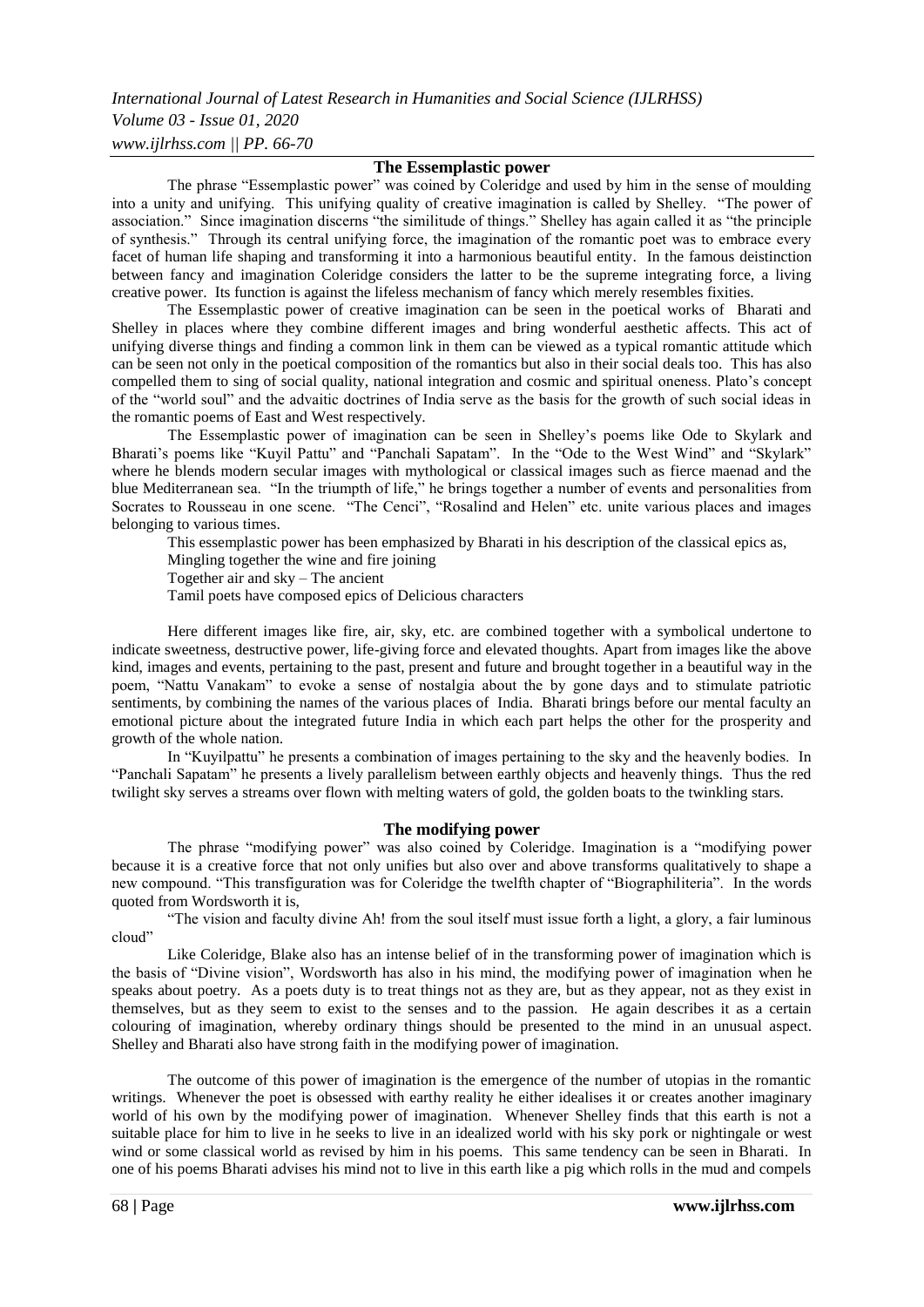*International Journal of Latest Research in Humanities and Social Science (IJLRHSS)*

## *Volume 03 - Issue 01, 2020*

## *www.ijlrhss.com || PP. 66-70*

it to go heaven and drink the honey from the coolman. "This hatred has compelled Bharati to create idealized imaginary pictures of a happy future world.

Shelley"s new world is not the outcome of a nostalgia for the past like the golden age described by the Greak poets and widely accepted in the 18<sup>th</sup> century, but he does borrow from the two of the most famous accounts of the golden age, Thomsan"s Spring and Mitton"s Eden. Even though the elements of Utopia ore found scattered throughout the poem of Shelley, they find concrete expressions in the lay poems namely the "Revolt of Islam", "Helles", "Prometheus Unbound" and "Queen Mab". The life principle of his Utopia is love, freedom and symbiotic relationship between man. Like Bharati Shelley wants to bring his Utopia into this earth. When tyranny is defeated this earth appears as a paradise. In the "Revolt of Islam" He describes it as,

……Ay this is paradise

And not a drum and we are all united"

In "Hallas" the coming of the golden age is announced by the Thorus as,

The world great age begins a new The golden year's reform

……………………………

Like Wrecks of a dissolving dream. "In Prometheus unbind" the classical Promatheus, who is tied to a rock to liberated and this inaugurates a new era. The impact of Christian thought can be seen in the depiction of the golden age in "Queen Mab". In "Queen Mab" he says,

A garden shall arise in loveliness Surpassing Fabled Eden The picture of golden age continues as, A brighter morn awaits the human day

When-every transfer of earth's natural gifts

Look back and shudder at his younger years.

……………………………………….

## **Bharati and the modifying power of imagination**

Bharati has in mind the modifying power of imagination when he speaks about the power of poetry as, "Transforming stone into diamond, converting copper in to gold, making the graves as paddy"

In "Kuyil Pattu" he attributes this power of transformation to the sun – when he describes its power as,

"Causing the grass smile, making flower as a thing of wonder making clear the sand and causing the water smile".

In another poem he speaks at length about the modidfying power of imagination.

You give life to lifeless matters Bestow light on dim matters Astronomy, the fall of mohammed The skillful service of the small boy – whatever the thing may be You make all of them as things of beauty Oh poetry, To daughter of cacti You endow earthly life with meaning

Whereas Shelley presents theory of imagination though his prose work. Bharati mostly presents them though his poetical compositions. The theoretical aspects of the modifying power of poetic imagination is more clearly expressed by Bharati than his English predecessor Shelley.

#### **Mediating powers**

The heroic age respected poets as prophets. It considered the poets as men who connect the real world and the world of celestial beings. It is believed that the divine message and apocalyptic visions may be revealed only though the poets. Consequently, poets are deemed to be the mouth of revelation. These beliefs lingoes in the decofinal literates too. The Christian neoplatonaists as well as plate believed in the prophetic character of poetry and the divine inspiration of the poets. Their ideals were revived throughout the world in 19<sup>th</sup> century when the poet once against assumed the role of a prophet. But this prophetic power was linked with creative imagination and the result is the romantic concept of the mediating power which was to serve as a link between the brown universe and the transcendental realm. The entire notion of a mediating power stems from a specifically romantic conception of the imagination as a means of apprehending a superior reality. The belief in